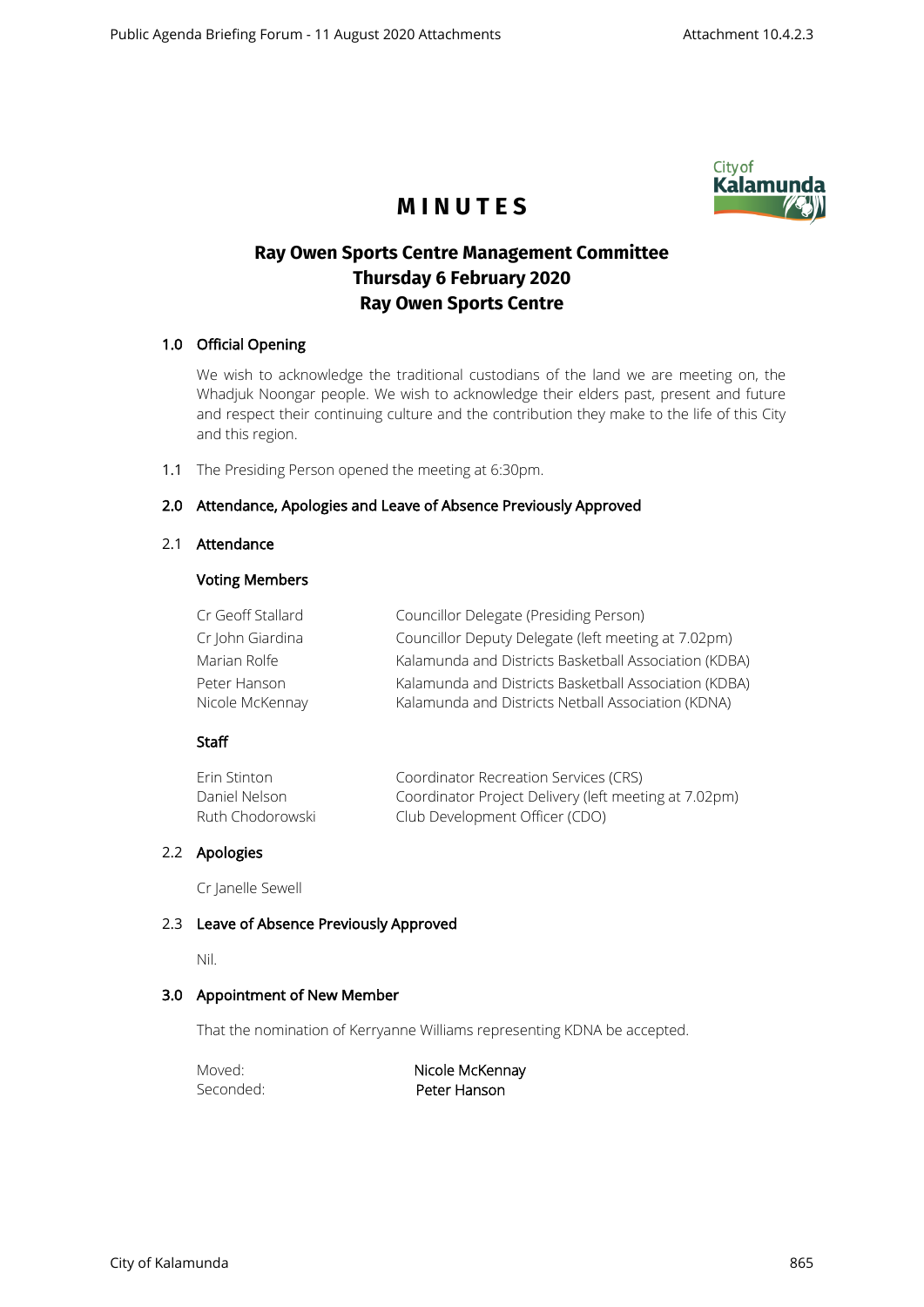# Vote: Carried (4/0)

Action:

 $\overline{\phantom{0}}$ 

• Council Report nominating new member to be completed.

# 4.0 Confirmation of Minutes from Previous Meeting

4.1 KDBA requested a change to the Minutes from Previous Meeting:

## 6.2 Running Action Register

# • Courts 5 and 6 lighting

Completed, however the lighting near all basketball rings is not suitable for netball standards. KDNA and KDBA are not satisfied with the shadow cast by the new lights.

That the Minutes of the Ray Owen Management Committee (ROMC) held on 5 December 2019, as published and circulated, are confirmed as a true and accurate record of the proceedings.

| Moved:    | Nicole McKennay |
|-----------|-----------------|
| Seconded: | Peter Hanson    |
| Vote:     | Carried (4/0)   |

## Statement by Presiding Member

"On the basis of the above Motion, I now sign the Minutes as a true and accurate record of the meeting of 5 December 2019."

## 5.0 Disclosure of Interest

## 5.1 Disclosure of Financial and Proximity Interests

- a) Members must disclose the nature of their interest in matters to be discussed at the meeting. (Section 5.65 of the Local Government Act 1995)
- b) Employees must disclose the nature of their interest in reports or advice when giving the report or advice to the meeting. (Section 5.70 of the Local Government Act 1995)

Nil.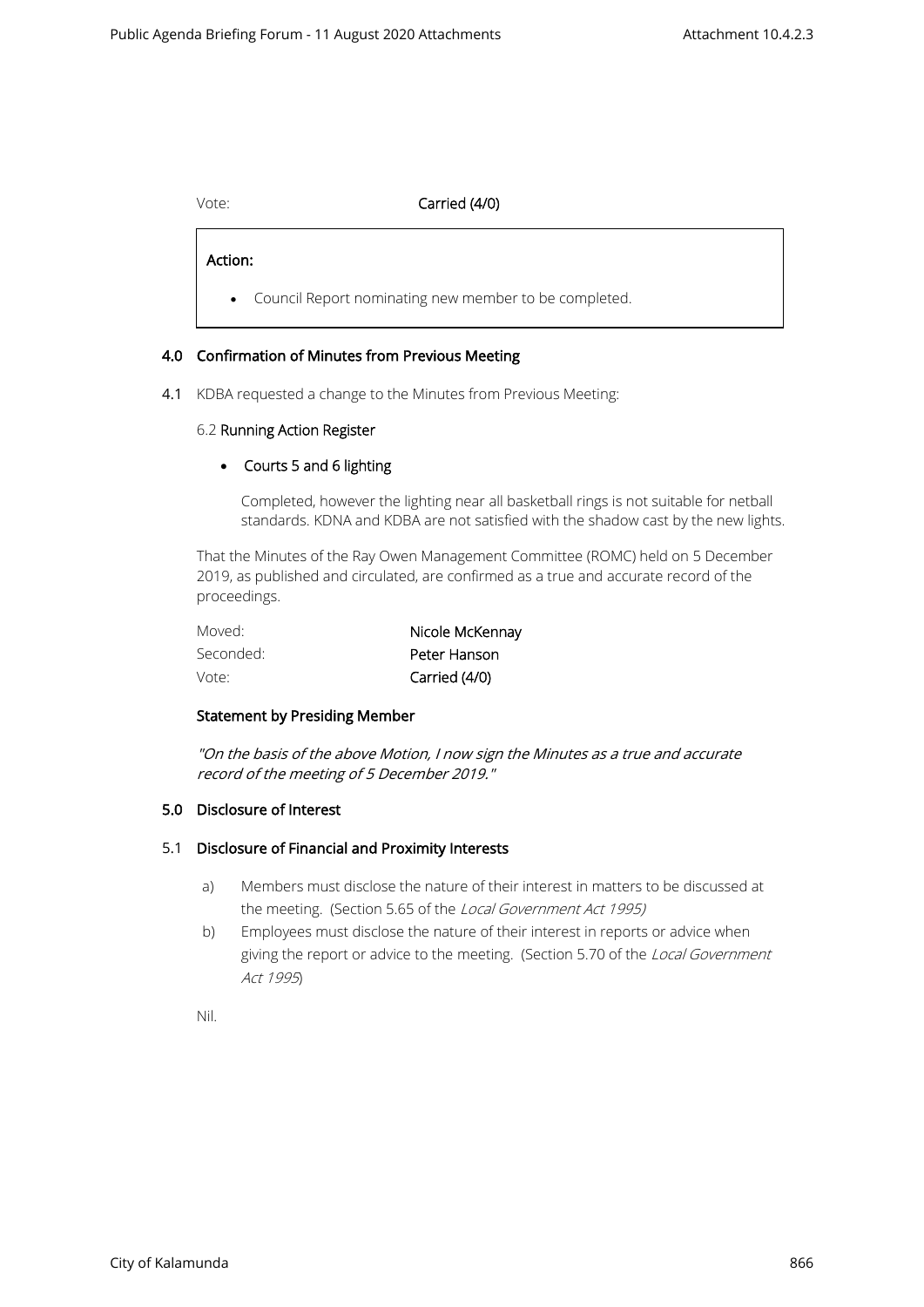## 5.2 Disclosure of Interest Affecting Impartiality

a) Members and employees must disclose their interests in matters to be discussed at the meeting in respect of which the member or employee has given or will give advice.

Nil.

## 6.0 Items for Committee Consideration

#### 6.1 Ray Owen Master Plan

#### Update on Car Park Design

- The City has appointed a consultant. A start up meeting has occurred between the consultant and City staff. The consultant has started the process for the investigation, detailed design and allocation of time frames.
- Committee expressed the importance of keeping the advocacy going as the car park is a critical component of the court extension as the car park Stage 2 works needs to be completed before the court extension can commence.

## Update on Court Extension

- Project Manager Water Projects provided an update at the meeting.
- The concept plan is at 95% completion with the design now able to fit the outdoor courts as per the master plan.
- KDBA and KDNA are happy with the progress and noted that the Architect has been very receptive to suggestions.

## 6.2 Running Action Register

Updated from previous meeting:

• CCTV

KDBA presented their policies and locations of CCTV.

## • Courts 5 and 6 lighting

KDBA and KDNA are not satisfied with the current situation, too much shadow casted on the courts and the brightness of the LED light is blinding the shooters. KDBA and KDNA would like the lighting to be investigated further.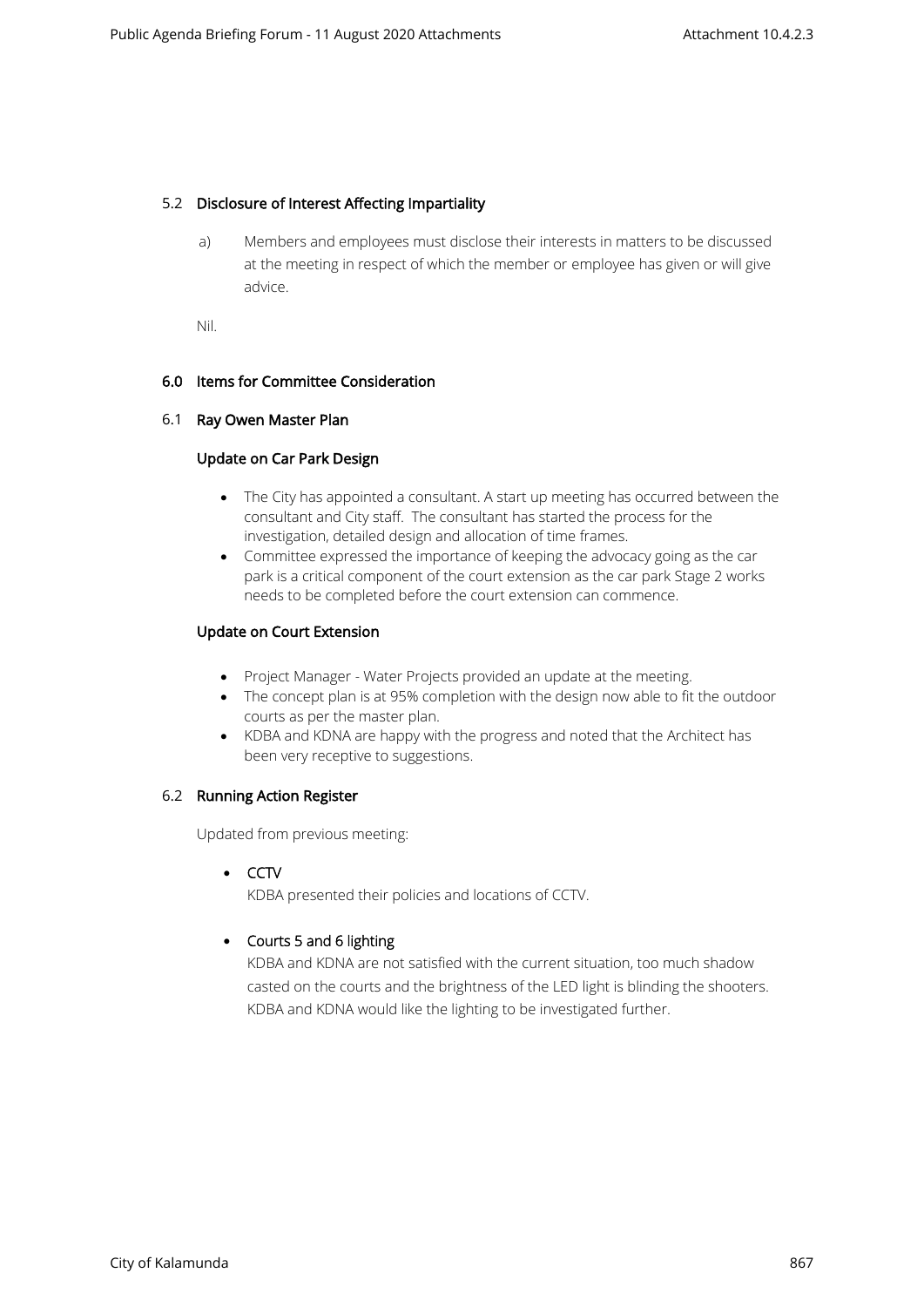## Action:

• CRS to liaise with Coordinator Building Maintenance regarding Courts 5 and 6 lighting.

#### 6.3 Budget Items

The following budget items were approved in the 2019/2020 budget:

- Walkway repaint \$3,600 completed.
- Stretcher \$700 KDBA sourcing a requote.
- Lockers \$5,000 Quotes being obtained.
- Toilet refurbishments \$75,000 completed.
- Maida Vale Netball Courts (4) resurfacing \$47,000 netball posts have been sourced and resurfacing works to take place end of March.

KDBA to present a list of budget item considerations for the 2020/2021 Budget.

# Action:

• Budget considerations to be provided to Coordinator Building Maintenance.

#### 6.4 Licence Agreement

• CDO presented a list of amendments to Appendix A – Table of Responsibilities and Appendix B – Inventory of Assets.

## Action:

• KDBA and KDNA to go through proposed changes and update CDO.

## 6.5 Terms of Reference

- At the December 2019 the Committee requested a change to the Terms of Reference to enable both Associations equal participation- 7(d) Quorum:
	- o From: A quorum shall consist of at least one half of the appointed members. If a quorum is not achieved the meeting can progress informally, with minutes prepared in accordance with established processes.
	- o To: A quorum shall consist of at least one representative from each Association and one representative from the City of Kalamunda. If a quorum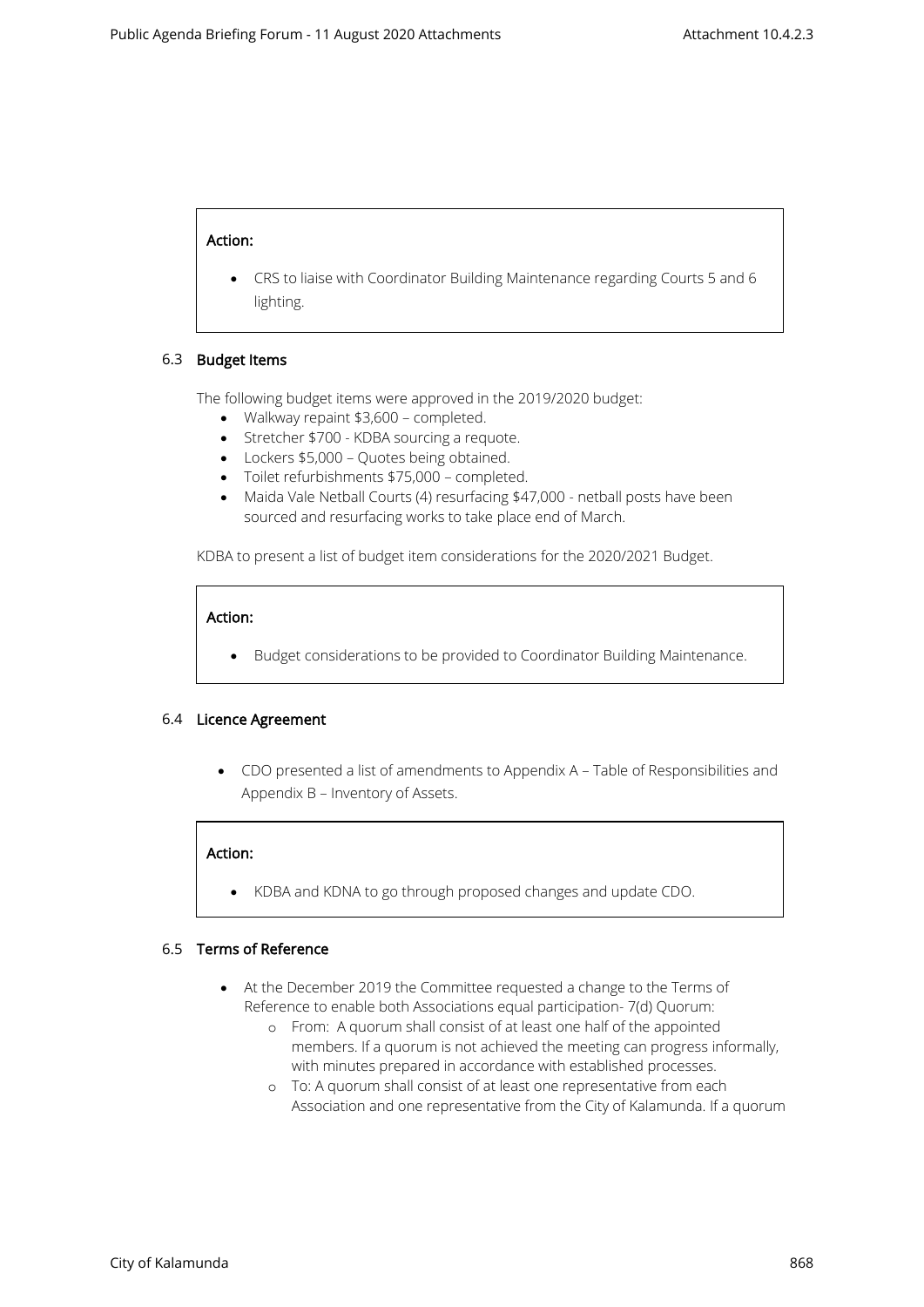is not achieved the meeting can progress informally, with minutes prepared in accordance with established processes.

• To make the requested change a report to Council is required.

#### Action:

• Council Report nominating changes to be completed.

#### 6.6 Cleaning Contract

• The current cleaning contract has been extended for six months. Any issues to be directed to the Facilities Maintenance Officer. KDBA and KDNA would like it noted that they are not happy with the contract being extended and would like new contractors appointed.

#### Action:

• Associations to report any cleaning issues directly to Facilities Maintenance Officer.

#### 7.0 Urgent Business with the Approval of the Presiding Member

7.1 • Ray Owen Sports Centre was utilised as an Evacuation Centre in the recent Lesmurdie fire. KDBA were in the Centre at the time of it being opened as an Evacuation Centre. KDBA queried the procedure and training required for future instances.

#### Action:

• CDO to liaise with Senior Fire and Emergency Management Officer for Evacuation Centre procedures for Ray Owen Sports Centre.

#### 8.0 Date of Next Meeting

7 May 2020 at Ray Owen Sports Centre at 6:30pm.

# 9.0 Closure

There being no further business, the Presiding Member declared the Meeting closed at 8:15pm.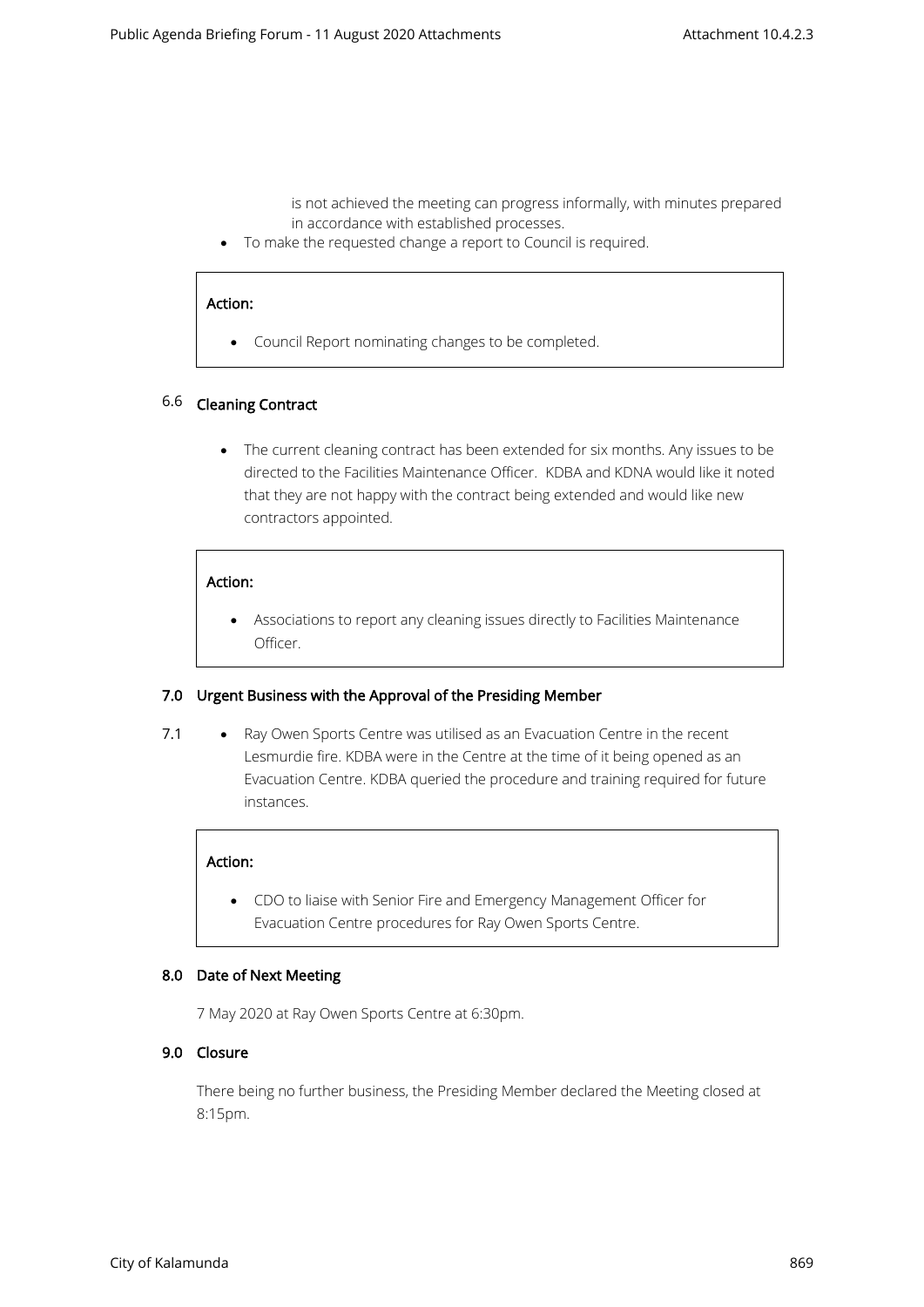I confirm these Minutes to be a true and accurate record of the proceedings of this Meeting.

Signed: \_\_\_\_\_\_\_\_\_\_\_\_\_\_\_\_\_\_\_\_\_\_\_\_\_\_\_\_\_\_\_\_

Presiding Member

Dated this \_\_\_\_\_\_\_\_\_\_\_\_\_\_\_\_ day of \_\_\_\_\_\_\_\_\_\_\_\_\_\_\_\_ 2020.